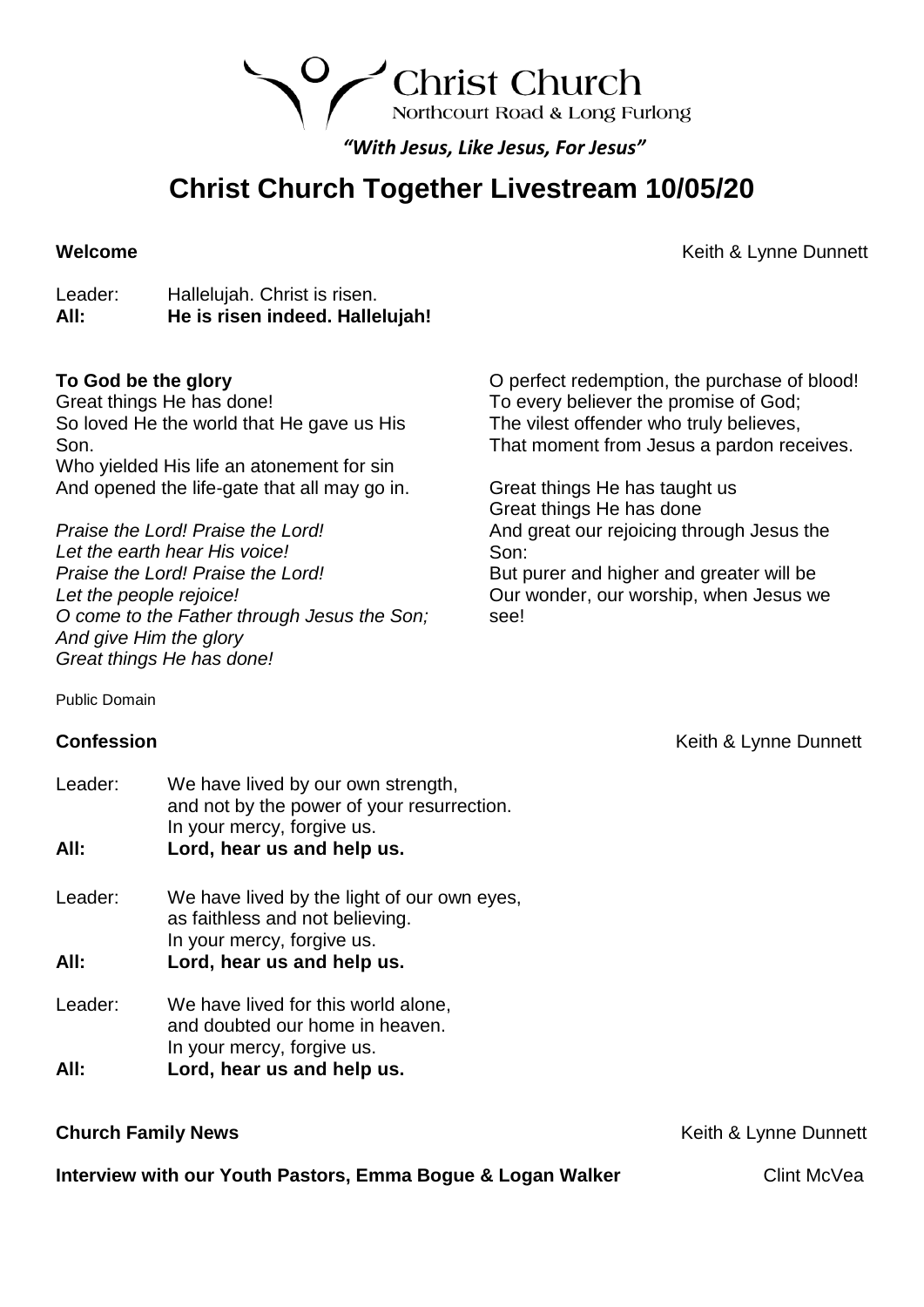# **You were the Word at the beginning**

One with God the Lord Most High Your hidden glory in creation Now revealed in You our Christ

*What a beautiful Name it is What a beautiful Name it is The Name of Jesus Christ my King What a beautiful Name it is Nothing compares to this What a beautiful Name it is The Name of Jesus*

You didn't want heaven without us So Jesus, You brought heaven down My sin was great, Your love was greater What could separate us now

### *What a wonderful Name it is …*

Death could not hold You The veil tore before You You silenced the boast of sin and grave The heavens are roaring The praise of Your glory For You are raised to life again

You have no rival, You have no equal Now and forever, God, You reign Yours is the kingdom, Yours is the glory Yours is the Name above all names

*What a powerful Name it is ...(Nothing can stand against)* Ben Fielding & Brooke Ligertwood © 2016 Hillsong Publishing

**Faithful One,** so unchanging; Ageless One, You're my Rock of peace. Lord of all, I depend on You, I call out to You again and again. I call out to You again and again.

Brian Doerkson © 1989 Mercy/Vineyard Publishing

### **Bible Reading Reflection:** John 14:1-6 Ros Steel

**Bible Reading:** John 14:7-14 Colin Wood

### **Our Father everlasting,**

The all-creating One God Almighty Through Your Holy Spirit Conceiving Christ the Son Jesus our Saviour

*I believe in God our Father I believe in Christ the Son I believe in the Holy Spirit Our God is three-in-One I believe in the resurrection That we will rise again For I believe in the name of Jesus* You are my rock in times of trouble, You lift me up when I fall down; All through the storm Your love is the anchor My hope is in You alone.

**Talk** Kath & Phil Cooke

Our Judge and our Defender Suffered and crucified Forgiveness is in You Descended into darkness You rose in glorious life Forever seated high

I believe in You I believe You rose again I believe that Jesus Christ is Lord

I believe in life eternal I believe in the virgin birth I believe in the saints' communion And in Your holy church I believe in the resurrection When Jesus comes again For I believe in the name of Jesus